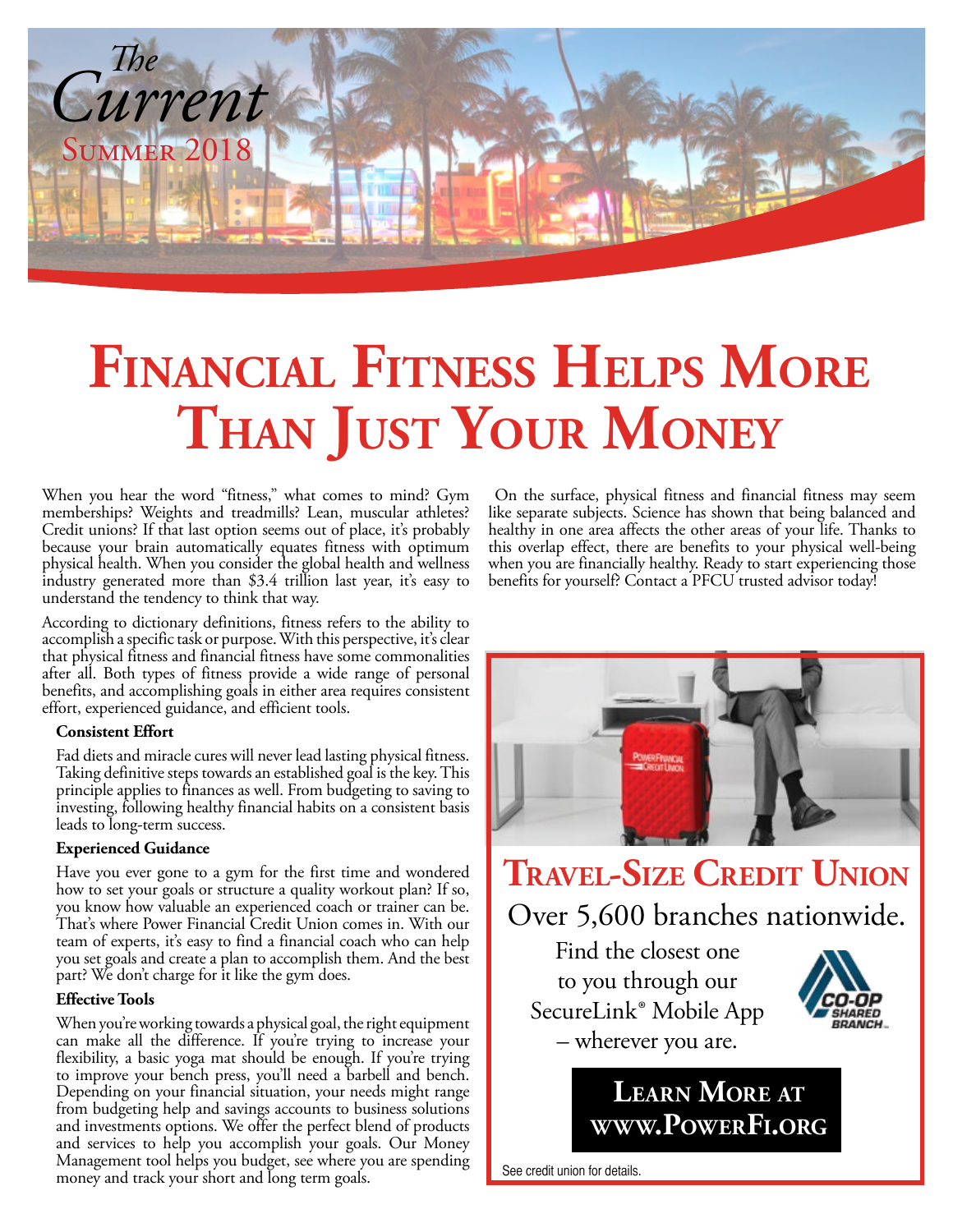## **POWER FINANCIAL VISA® CREDIT CARDS SUMMER OF SAVINGS SPECIALS**

|                                          | Signature <sup>2</sup>                                                                                                                                       | Platinum <sup>1</sup>                                                                                                                                           |
|------------------------------------------|--------------------------------------------------------------------------------------------------------------------------------------------------------------|-----------------------------------------------------------------------------------------------------------------------------------------------------------------|
| <b>Balance Transfer</b><br>for 12 months | 1.99% APR<br>balance transfer for 12 months for<br>transactions that post within the first 90 days<br>of account opening.                                    | 1.99% APR<br>balance transfer for 12 months for<br>transactions that post within the first 90 days<br>of account opening.                                       |
| <b>New Purchases</b><br>for 6 months     | 0% APR<br>on purchases from the date of the first<br>qualifying transactions that post to your<br>account within the first 180 days from<br>account opening. | 1.99% APR<br>on purchases from the date of the first<br>qualifying transactions that post to your<br>account within the first 180 days from<br>account opening. |
| <b>Balance Transfer Fee</b>              | $4\%$ or \$10<br>(whichever is higher)                                                                                                                       | \$0<br>if conducted within first 90 days of<br>account opening                                                                                                  |
| <b>Reward Points</b>                     | 10,000 for \$3,000<br>spent in first 3 months                                                                                                                | <b>NA</b>                                                                                                                                                       |
| <b>Travel Protection</b>                 |                                                                                                                                                              | <b>NA</b>                                                                                                                                                       |
| <b>Cell Phone Protection</b>             |                                                                                                                                                              | <b>NA</b>                                                                                                                                                       |
| <b>No Annual Fee</b>                     |                                                                                                                                                              |                                                                                                                                                                 |

## **APPLY TODAY!**

1) Platinum Balance Transfer Offer: Offer valid for balance transfers requested from non-Power Financial Credit Union credit cards within 90 days of account opening.<br>APR = Annual Percentage Rate. Introductory rate of 1.99% Balance transfers must be completed within 90 days of account opening. After the introductory period ends, the standard purchase APR will be applied to unpaid<br>introductory balances, new purchases and new balance transfers. send a Check to Self. Subject to credit approval.

2) APR = Annual Percentage Rate. 0% Intro APR on purchases for 6 months from date of account opening and first qualifying transaction for transactions that post to your account within the first one hundred eighty (180) days from account opening. Balance Transfer Rate: 1.99% APR on balance transfers for 12 months. Balance Transfers must be completed within 90 days of account opening to qualify for the promotional balance transfer rate. Balance transfer fee of either \$10 or 4% of the amount of each transfer, whichever is greater. After the promotional period, the APR for the unpaid balance and any new balance transfers will be 11.49% to 18.00% and will vary with the market based on the Prime Rate. Cash advances, credit card checks, and balance transfers do not earn reward points. Does not apply to balance transfers from existing Power Financial Credit Union Visa® Credit Card accounts, other Power Financial Credit Union loans, and cannot be used to send a check to self. Can not be combined with any other offer. Other conditions may apply. Rates subject to change without notice. Eligibility for the lowest rate is based<br>on credit worthiness, ability to repay, and credit score and are subject to change without notice.

To qualify for benefits of cell phone insurance, cell service provider bill must be billed to a Power Financial Credit Union Visa®Signature Credit Card. The deductible<br>for coverage is \$50.00. Reimbursement for phone replac Additional limitations, terms and conditions apply. Promotional rates are for a limited time and are subject to change without notice. This credit union is federally<br>insured by the National Credit Union Administration.

Rev 6-2018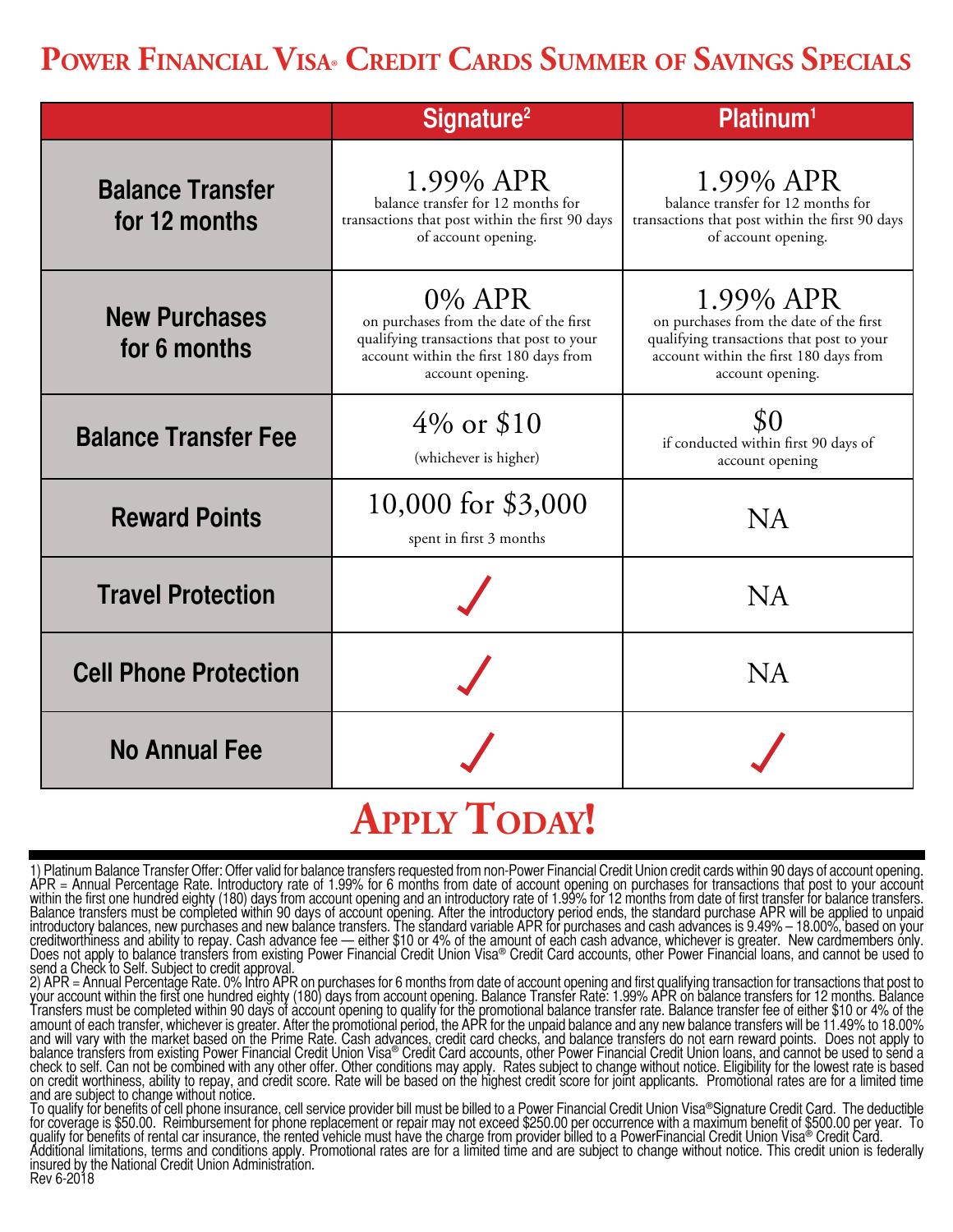### **THE RIGHT TOOLS CAN Make all THe diFFerenCe**

Since its creation in March 2010, Pinterest has served as a source of inspiration for DIY enthusiasts around the world. With millions of gorgeous photos featuring home-décor innovations, recipe creations, and crafting ideas, the social media service has helped revolutionize many a home interior. Over time, however, an unintended—yet wildly entertaining—phenomenon surfaced: The Pinterest Fail.

When you browse a gallery of Pinterest Fails, you see the difference between theory and application. Knowing how to do something doesn't necessarily mean you have the right tools to complete the project. While some of the results range from aesthetically tragic to downright hilarious, they each highlight the fact that head knowledge isn't enough. Using the proper tools can make all the difference. In much the same way, following a budget is a simple concept. But without the right tools to keep you on track, you can experience a financial version of a Pinterest Fail.

Money Management™ Gives You the Budgeting Tools You Need. By adding the Money Management feature to our already impressive list of online and mobile banking features, Power Financial Credit Union makes it easier for you to follow your budget. While it's still up to you to manage your income and expenses, this convenient new service provides consistent guidance and feedback that lets you know when you're doing well and when you need to adjust. To keep the task from being too overwhelming, Money Management breaks down your support into four customizable categories:

#### **Tracking**

It's tough to budget effectively if you don't know where your money is going. Tag specific transactions, track your spending habits, and establish a cash-flow calendar based on the results.

#### **Analysis**

After tracking your spending, this feature helps you make realtime budget adjustments based on your history. From there, it helps analyze your finances to set various financial goals such as debt payoff and net worth projections.

#### **Goal-setting**

As the adage goes, "if you aim at nothing, you'll hit it every time." Money Management offers helpful methods for setting important financial goals including savings, debt reduction, and retirement.

#### **Updates**

Life can get busy, and that makes it easy to forget about your goals. Thanks to online and mobile technology, you can establish custom text and email alerts to keep your financial success in focus.

 While our Money Management solution provides a variety of financial tools to help you stick to your budget, the best part is that it's FREE for all Power Financial Credit Union members! All you have to do is download our mobile app and sign into your online banking account. Simply enter your member number as your user name and your Simon Says PIN as your password. If you do not know your Simon Says PIN, please call us at 800-548- 5465, email securelink@powerfi.org or stop by your local branch.





**No time to go from dealer to dealer? Concierge service takes the hassle out of buying a car.** 



**Auto Source from Power Financial Credit Union provides each member with a personal shopping concierge to help you compare, shop, and save. No high pressure commissioned sales people, just personal service the way you want [that fits your schedule. Concierge service takes the hassle out of buying a car.](https://www.powerfi.org/personal-accounts/personal-loans/auto-loans/)**